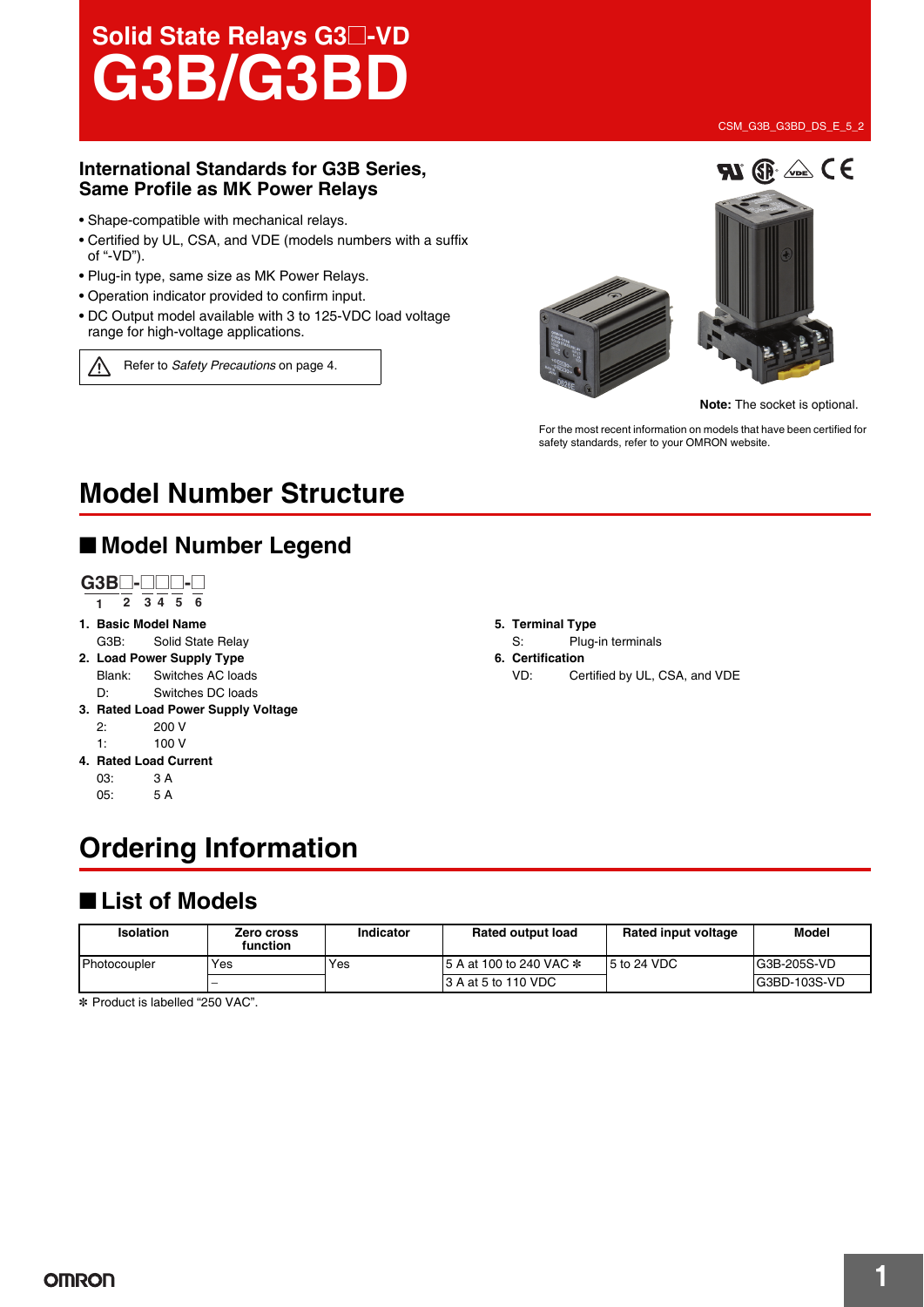### ■ **Accessories (Order Separately)**

### **Connecting Sockets/Hold-Down Clips**

|                       | <b>Front-mounting Sockets</b> |             | <b>Back-mounting Sockets</b> |            |
|-----------------------|-------------------------------|-------------|------------------------------|------------|
| <b>Socket</b>         | PFO83A(E)                     | <b>PL08</b> | PLE08-0                      | PL08-Q     |
| <b>Hold-down Clip</b> | <b>PFC-A1</b>                 | <b>PLC</b>  | PLC-10                       | <b>PLC</b> |

## **Specifications**

## ■ **Ratings (at an Ambient Temperature of 25°C)**

#### **Input**

| Model                | <b>Rated voltage</b> | <b>Operating voltage</b> | Input current                     | <b>Voltage levels</b>                     |            |
|----------------------|----------------------|--------------------------|-----------------------------------|-------------------------------------------|------------|
|                      |                      |                          |                                   | Must operate voltage Must release voltage |            |
| <b>IG3B-205S-VD</b>  | $15$ to 24 VDC       | $\overline{4}$ to 30 VDC | 15 mA max. (See note.) 4 VDC max. |                                           | 1 VDC min. |
| <b>IG3BD-103S-VD</b> |                      |                          | $1.5 kΩ+20%/10%$                  |                                           |            |

**Note: 1.** The input impedance is given for the maximum operating voltage. For details, refer to the *Technical Guide for Solid State Relays*. **2.** Constant-current input circuit.

#### **Output**

| Model                | Applicable load           |                    |                                  |                          |
|----------------------|---------------------------|--------------------|----------------------------------|--------------------------|
|                      | <b>Rated load voltage</b> | Load voltage range | Load current (See note.)         | Inrush current           |
| <b>G3B-205S-VD</b>   | 100 to 240 VAC            | 75 to 264 VAC      | 10.1 to 5 A at 40 $^{\circ}$ C   | 180 A, 60 Hz for 1 cycle |
| <b>IG3BD-103S-VD</b> | $5$ to 110 VDC            | 3 to 125 VDC       | $10.1$ to 3 A at 40 $^{\circ}$ C | 12A(10ms)                |

**Note:** The load current depends on the ambient temperature. Refer to *Load Current vs. Ambient Temperature* under *Engineering Data* for details.

### ■ **Characteristics**

| Model                        | G3B-205S-VD                                                                                                                                                   | G3BD-103S-VD                  |  |
|------------------------------|---------------------------------------------------------------------------------------------------------------------------------------------------------------|-------------------------------|--|
| Operate time                 | $1/2$ cycle of load power source $+1$ ms max.                                                                                                                 | $0.5$ ms max.                 |  |
| Release time                 | $1/2$ cycle of load power source $+1$ ms max.                                                                                                                 | 2.5 ms max.                   |  |
| Output ON voltage drop       | 1.6 V (RMS) max.                                                                                                                                              | 1.5 V max.                    |  |
| Leakage current              | 5 mA max. (at 100 VAC); 10 mA max. (at 200 VAC)                                                                                                               | 5 mA max. (at 125 VDC)        |  |
| <b>Insulation resistance</b> | 100 $M\Omega$ min. (at 500 VDC)                                                                                                                               |                               |  |
| Dielectric strength          | 2,000 VAC, 50/60 Hz for 1 min                                                                                                                                 | 1,500 VAC, 50/60 Hz for 1 min |  |
| <b>Vibration resistance</b>  | Destruction: 10 to 55 to 10 Hz, 0.75-mm single amplitude                                                                                                      |                               |  |
| <b>Shock resistance</b>      | 1.000 m/s <sup>2</sup>                                                                                                                                        |                               |  |
| <b>Ambient temperature</b>   | Operating: $-30^{\circ}$ C to 80 $^{\circ}$ C (with no icing or condensation)<br>Storage: $-30^{\circ}$ C to 100 $^{\circ}$ C (with no icing or condensation) |                               |  |
| <b>Ambient humidity</b>      | 45% to 85%                                                                                                                                                    |                               |  |
| <b>Certified standards</b>   | UL (File No.E64562), CSA (File No.LR35535)<br>VDE (Certificate No.40000157, EN60947-4-3 (G3B-VD)<br>No.40046587, EN62314 (G3BD-VD))                           |                               |  |
| <b>EMC</b>                   | Emission: EN55011 Group 1 Class B<br>Immunity: EN61000-6-2                                                                                                    |                               |  |
| Weight                       | Approx. 70 g                                                                                                                                                  |                               |  |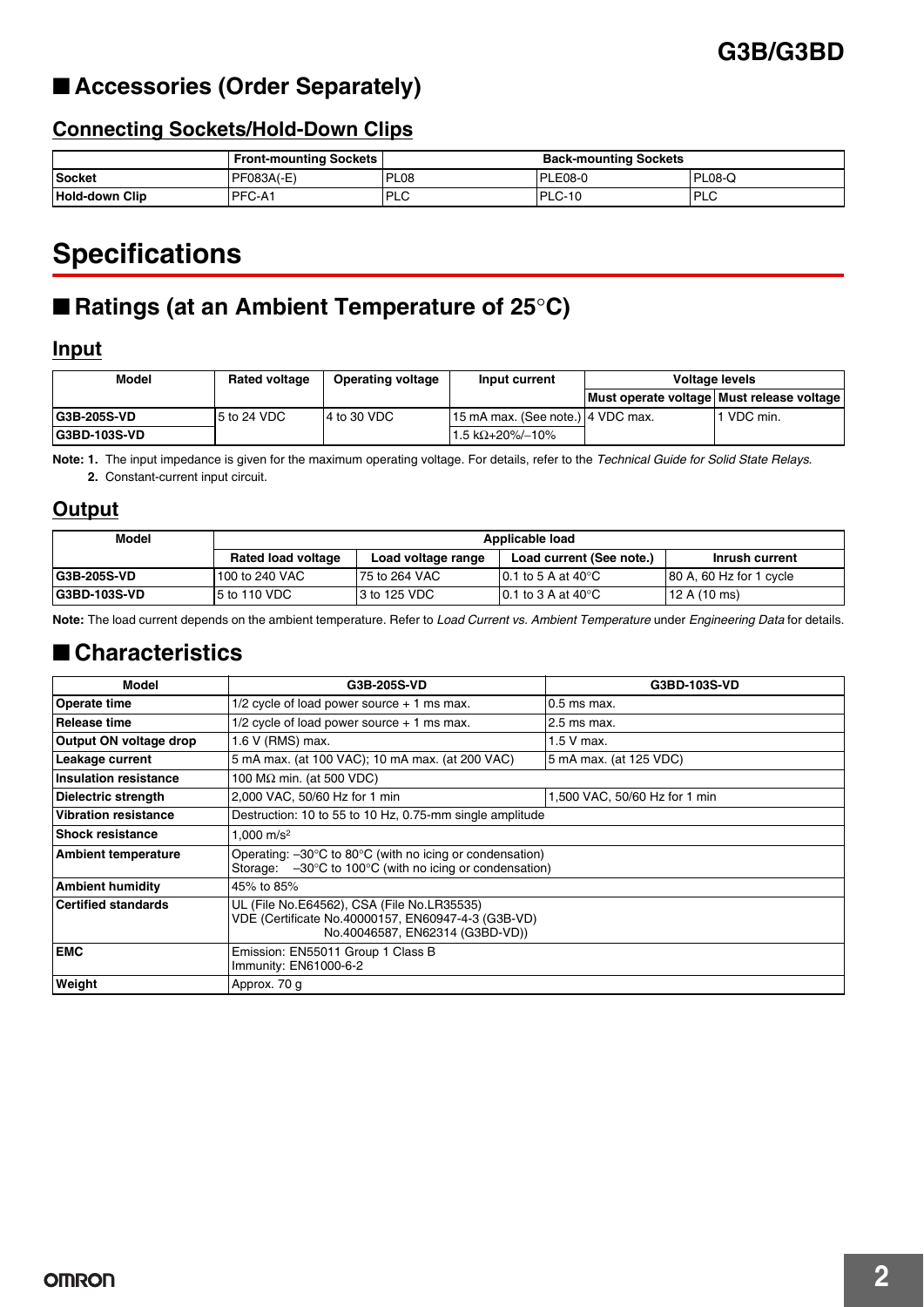## **Engineering Data**

### **Load Current vs. Ambient Temperature Characteristics**



## **Dimensions**

**Note:** All units are in millimeters unless otherwise indicated.

#### **G3B-VD G3BD-VD**



### **One Cycle Surge Current: Non-repetitive**

Non-repetitive (Keep the inrush current to half the rated value if it occurs repetitively.)

**G3B-205S-VD, G3BD-103S-VD**





**Terminal Arrangement** 

**Note:** The symbols shown in parentheses are for DC loads. The load is possible to connect either + side or - side.

**Mounting Height with socket Front Connecting Socket**







**Note:** When mounting PF083A, mount the key track down.

**OMRON**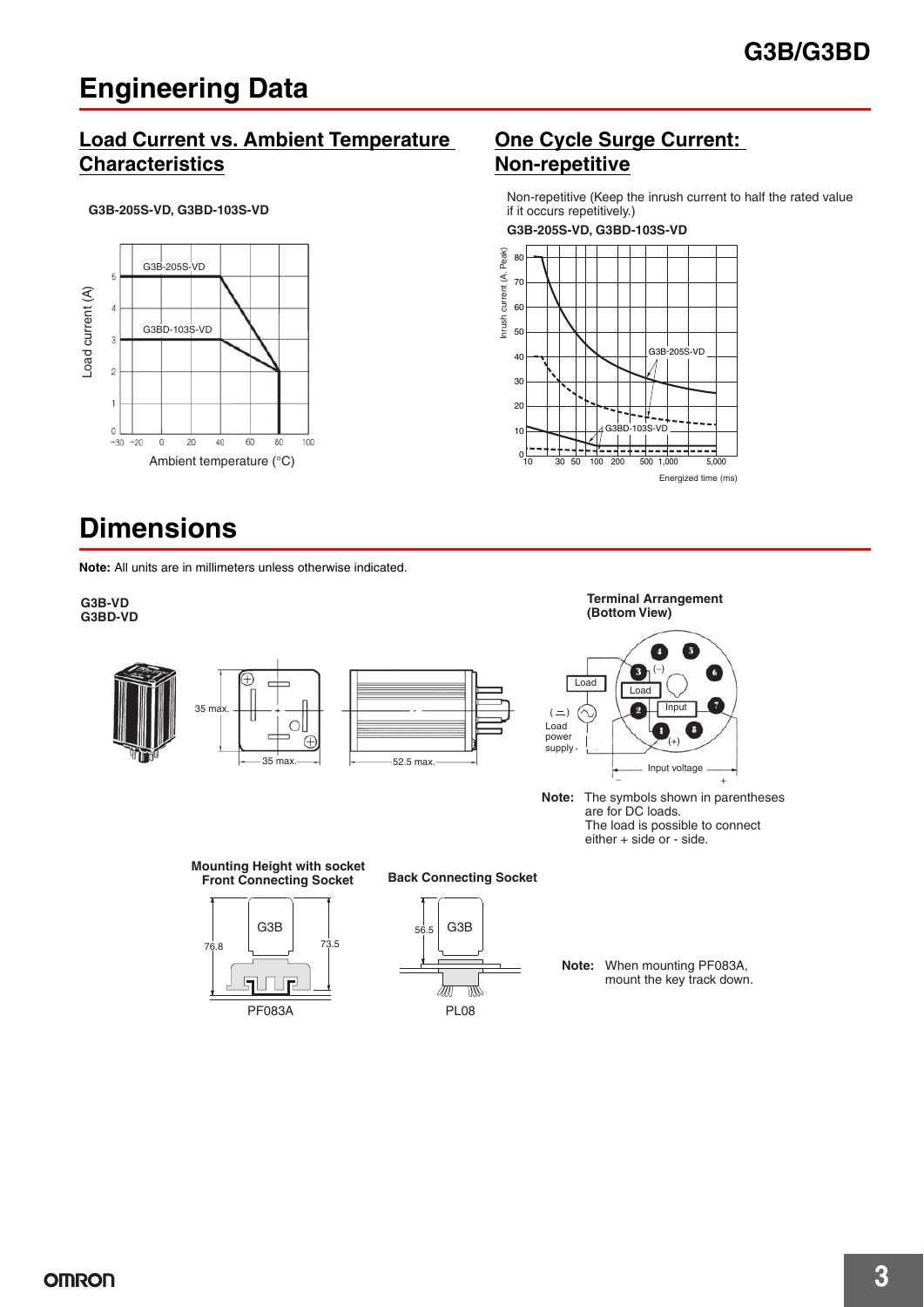### **G3B/G3BD**

## **Safety Precautions**

Refer to *Safety Precautions for All Solid State Relays*.

### ■ **Precautions for Correct Use**

Please observe the following precautions to prevent failure to operate, malfunction, or undesirable effect on product performance.

The SSR case serves to dissipate heat. Install the relays so that they are adequately ventilated. If poor ventilation is unavoidable, reduce the load current to half.

## ■ **Precautions for Safe Use**

### **Connection**

With an SSR for DC switching, the load can be connected to either the positive or negative side of the SSR output terminals.

### **Protective Element**

The SSR does not contain an overvoltage absorption element. Be sure to connect an overvoltage absorption element when using the SSR with an inductive load.

### **EMC Directive Compliance**

- **1.** AC-switching models comply with EMC Directives under the following conditions
	- ("-VD" models only).



- Connect a varistor between the output terminals.
- Connect a film capacitor to the load power supply.
- The input cable must be less than 3 m.
- **2.** DC-switching models comply with EMC Directives under the following conditions ("-VD" models only).



• The input cable must be less than 10 m.

ALL DIMENSIONS SHOWN ARE IN MILLIMETERS.

To convert millimeters into inches, multiply by 0.03937. To convert grams into ounces, multiply by 0.03527.